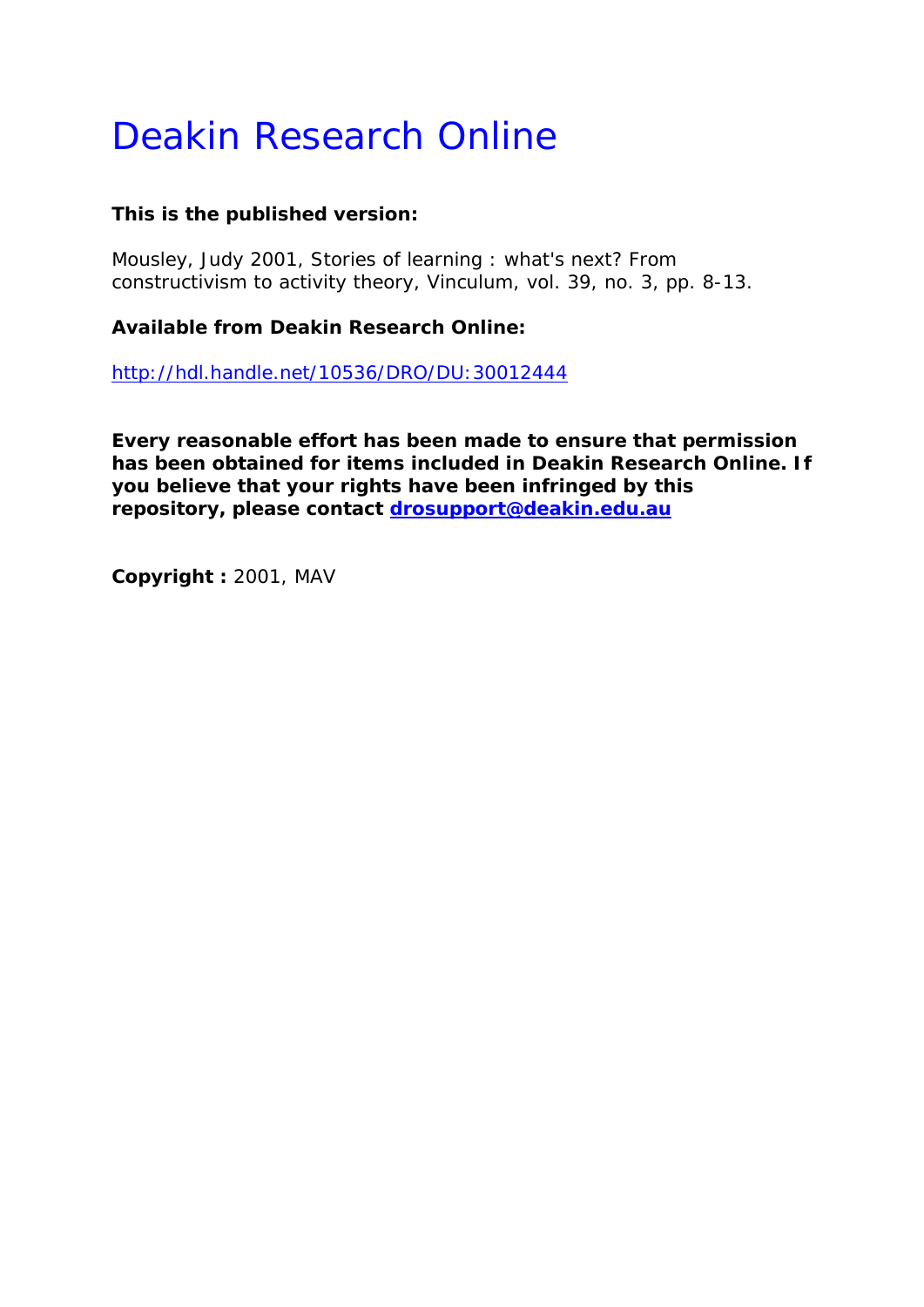Copyright Agency Limited (CAL) licensed copy. Further copying and communication prohibited except on payment offee per Copy or Communicalion and otherwise in accordance with the licence from CAL to ACER. For more information contact CAL on (02) 9394 7600 orinfo@copyrigh1.com.au

# **Theories of learning: What now? From Activity Theory to Situated Cognition**

117418

| Judy Mousley Deakin University |  |  |  |
|--------------------------------|--|--|--|
| e-mail judym@deakin.edu.au     |  |  |  |

In a recent issue of Vinculum (September 2001 pp 8-13), I reported on developments of a socio-cultural theory of learning: activity theory. I focused on some of Vygotskys and his colleagues' contributions to the psychology of learning, and mentioned briefly that there have been other developments in recent times.

One major development of the quiet revolution towards theories that see knowledge as socio-contextual has been the unfolding of theories of situated cognition.

As in socio-cultural theories such as Vygotsky's activity theory, knowledge for situation cognitionists is held in the social sphere, by groups of people - but the theory develops this idea further.

With situated cognition, common concepts, patterns of action and interaction, and tools used are not only shared, but are shaped by interaction with the situation and also help to shape the situation. Thus action takes place not merely in or on an environment, but with it. Note that situatedness here is not merely physical. "It is not possible to walk into a situation. Instead, language use and, thus, meaning are situated in interested, intersubjectively negotiated social interaction" (Lave, 1991,p.67).

Situated cognition is not just one theory, but a growing theoretical movement that had its roots in neo-Marxist theories of practice (e.g. Lave &: Wenger, 1991), from philosophical situation theory (Barwiseand Perry, 1983), and Deweyian pragmatism (e.g. Schön, 1983).

In fact, situated cognition is not a theory of knowledge or learning as much as a theory of social practice - a theory about the ways that humans interact in social settings, of which learning is only one dimension.

Situated cognition is not a single view, but one that "generates interconnected views of perception, cognition, language, learning. agency, the social world, and their interrelations" (Lave, 1988, p. 66). Clearly it developed out of activity theory, but is still very much "work in progress" (Kirshner and Whitson, 1997, p. 4).

## Some key principles of situated cognition

Important features of the theory of situated cognition, that will be considered, successively, include:

• Cognition is situated in communities;

Volume 39, No 1, March 2002

- Community goals;
- Dialectic relationships;
- A mind-body-environment nexus; and
- The tool of language.

#### • Cognition is situated in communities

It is not often that we think of activity as knowledge, but one key idea of situated cognition is that situated activity is "a distributed form of cognition" (Lave, 1988, p. 1). This means that certain common understandings are played out by groups of people involved in shared practices in particular settings. Whether they be architects, sport participants, principals, teenagers, members of parliament, publishers, or mathematics teachers, there are patterns of activity that need to be learned by neophyte participants if they are to become true and active members of the group.

This idea of knowledge being bound in particular contexts is not difficult to accept. As teachers, for example, we know that many of the tools (including words and patterns of language use, aids to teaching and learning, traditional behaviours and ways of reacting) that are common in classrooms but rarely used elsewhere. We know, too, that the concepts and procedures taught in school mathematics are somewhat different from those that children would meet in nonschool contexts and even different from those used' by expert mathematicians.

The theory of situated cognition does not say that such transfer is impossible - we all know that that is not the case because we see evidence of successful transfer frequently It does recognise though that transfer is not a simple process and that the ability of a person to transfer knowledge from one context to another should not be taken for granted. The knowledge must be re-created in each new context by cognitive activity, and perhaps some trial and learning. This has implications for both teachers as well as curriculum developers, so I will return to this point below.

#### • Community goals

The best known exponents of situated cognition theory, Jean Lave and Etienne Wenger (e.g. 1991) raised the notion of learning as being distributed among eoparticipants in any social situation. Here the theory differs from constructivism - as do all theories that have been developed in the socio-cultural field - in that knowledge is created by social groups acting together.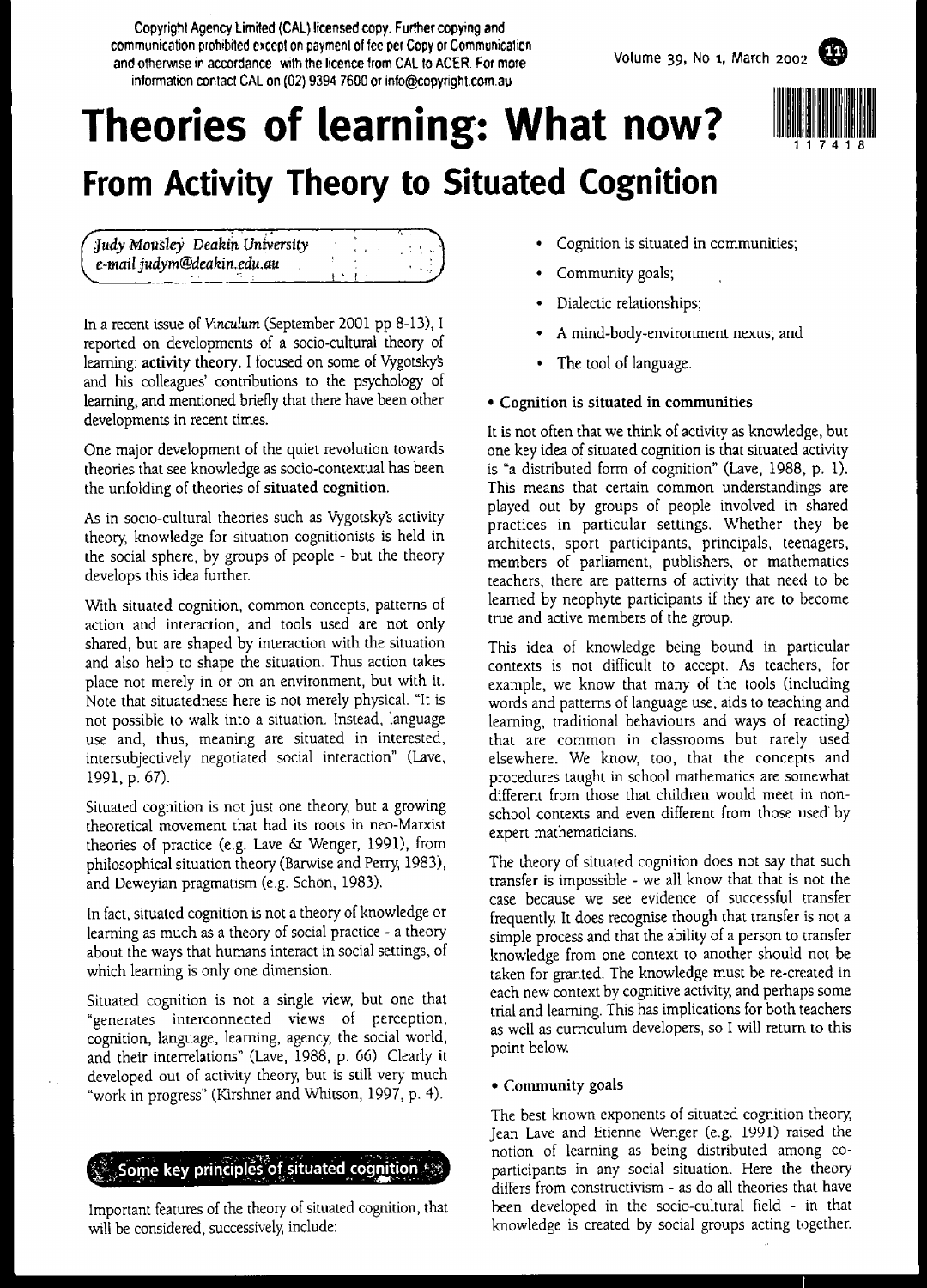

 $\mathcal{N}_\mathbf{z}$ 

Individual "learning" is not separate from participation in social activities or from changes in a social identities.

In relation to mathematics education, there are many relevant communities of practice that have their own typical ways of thinking and working, including, learners, textbook authors and publishers, parents, academics, curriculum developers, and mathematics teachers. Mathematics students need to come to grips with what it is to be a member of a community of learners in a classroom and school, and also what it is to be a mathematician - or at least a school mathematician, for most mathematicians say there is little in common between the way mathematicians work and the way school mathematics works.

The learning of mathematics, like any learning, is a process of socialisation into a community of understanding.

Each context has its mentors and role models, so the notion of apprenticeship has proved usefulin the theory of situated cognition. In any community of learners, initially neophytes participate on the periphery but increasingly they take on more dominant roles and participate in ways that shape the setting and its activities (Lave and Wenger, 1991).

Lave and Wenger later termed this "legitimate peripheral participation" (1991, p. 40). In the apprenticeship model, both the ways in which work is produced .and the nature of mastery are shaped by "old timers" through social interaction - including but not restricted to modelling.

"Apprentices learn to think, argue, act and interact in increasingly knowledgeable ways, with people who do something well, by doing it with them as legitimate peripheral participants" (1988, p. 19).

Their participation becomes more central as their skills and knowledge grow, forming a bridge between the individual and the warranted practices of the community While "newcomers" have some agency in this process they learn mainly by participation in community activity

The partial participation by newcomers is by no means 'disconnected' from the practice of interest. Furthermore, it is also a dynamic concept. In this case, peripherality, when it is enabled, suggests an opening, a way of gaining understanding through growing involvement. (Lave and Wenger, 1991, p. 37)

The notion of cognitive apprenticeship (Brown, Collins, &: Duguid, 1989) is also used in recognition that any social context has a body of ideas-in-action that learners need to come to grips with..

The sequences of interaction that need to be learned are aligned to different group goals. For example, most teachers use a "teacher question / student response / teacher comment" pattern of interaction frequently in their classrooms.

Pause for a moment to list mentally some of the reasons why we use this common tool of the trade. My response here would include:

- leading a discussion of relevant content ideas forward as a logical progression of main ideas;
- assessing what children know and keeping account of growing understandings; and
- controlling behaviour and noise.

But you probably thought of some other equally valid goals.

Students usually participate willingly in this pattern of interaction, and you might want to reflect on how their likely goals might differ from your own. Lave (1988, 199I) articulated a common goal for learners when they wrote that many neophytes in workplaces are likely to be cognisant of distinctions between:

- (a) valued knowledge and practices, and
- (b) what they themselves know and contribute, and thus to be clear about what needs to be learned and practised.

If the students' goals do not match the teachers' closely, at least with both sides showing an acceptable level of looseness and tolerance, then a less familiar sequence of interactions results. The challenge to the situation (either desirable, like when a student expresses an unexpected insight; or undesirable when a student refuses to respond of gives a very inappropriate response) changes the familiar pattern of interaction. Adrenalin levels rise, other students get involved and their roles change, traditional power relationships are challenged, and interpretations are often afforded a higher level of ambiguity Such transactions might be effective in that they contribute to the feeling that the classroom participants are making some kind of sense together; but in destructive transactions some participants will be losers-and, in fact, the situation and everyone in it will be affected because future reliance on the tool is never quite so predictable.

#### • Dialectic relationships

Dialectical (i.e. dual-aspect) relationships exist where what might be thought of as separate components are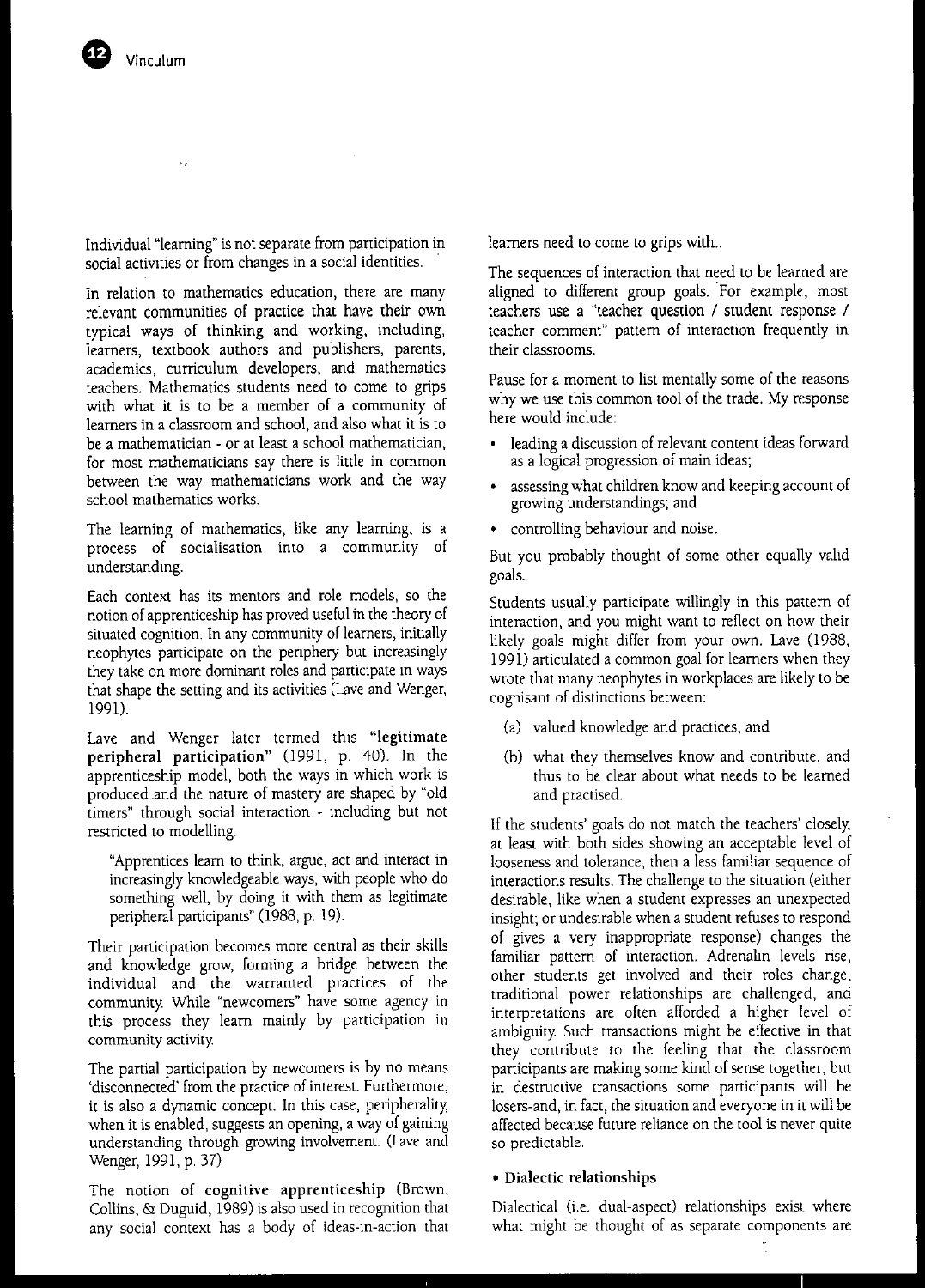

recognised to be two sides of the same coin - one cannot exist without the other. Situated cognition dissolves (or interconnects) the dualism between what is learned and how it is learned (i.e. knowledge and activity), as well as between knowledge and its uses (knowledge and application). In situated cognition, the activities of people and the environments in which they take place are also viewed as elements in mutually-constructed wholes. Mathematics is typically considered to be decontextualised knowledge - after all that is the power of its processes and its forms of representation - so it is a challenge to consider that understandings of it remain tied to specific contexts and actions.

People participate actively in a social context, with behaviour being shaped by patterns of interaction observed, opportunities afforded by others, dynamics of interchanges, perceptions of a social group's expectations, overt and subtle feedback on contributions, and other evidence of successful participation. While all of this is taking place, however, the people are themselves making a contribution to the social context. They follow and model patterns, or perhaps divert from the norm to the extent that they influence others and hence change future forms of interaction. They give opportunities to others via their own actions, making their own impact on the dynamics of verbal and physical interchanges. They too help develop and convey a social group's expectations, and give various forms of appraisal to others about their contributions.

Thus there is a process of mutual modification between people and their social environments, with both undergoing inseparable change over the course of any period of time - from a short exchange such as a quick interchange in a schoolroom to a year's participation in mathematics lessons.

According to the theory of constructivism, an individual learns by accommodating new knowledge into an established conceptual framework, and that activity might involve adaptation of the framework so that the new ideas fit more comfortably (following Piaget's sense of "accommodation"). In situated cognition, the process of adaptation is more dynamic, involving mutual modification rather than a matching process. It is recognised that negotiation and adaptation of the group's ideas will take place as interaction in the social context proceeds. Thus the theory has been called "interactivist", "relational", and "dialectical".

However, it is worth noting that those social contexts are composed of individuals whose reflexive interactions define the contexts, so these "cannot be understood

without knowing the characteristics of the component individuals and how these characteristics govern the social processes that influence development" (Brownell and Carriger's, 1991, p. 366). The context where one becomes a successful learner, though, is generally shaped only marginally by the activity of any particular learner.

In theories of situated cognition, learning is not a separate activity, but "an integral part of generative social practice in the lived-in world" (Lave and Wenger, 1991, p.35).

The development of knowledge and social interactivity are interdependent and indivisible. Thus the learning of mathematics depends on opportunities for social interaction within the contexts of the everyday experiences that entail the use of mathematics, including but not limited to schooling.

#### • A mind-body-environment nexus

Many theories of learning attend to relationships between "mind" and "body". Situated cognition is no exception, with its third dialectic factor being the social "situation". The mind is a product of the interaction between individuals and their environments.

Perception cannot be removed from action, because every perception involves observation and analysis. This internal activity shapes individuals' reactions - with even a decision not to react being one form of reaction. Thus perception and action and environmental change arise together, trialectically forming each other.

Much of this happens at an unconscious level, so when a need for problem-solving arises it usually does where the pattern of activity is varied. The situation in which the blockage (the recognition that a problem has been encountered) occurs then forms the practical context for thinking. Thus cognition is situated in an activity and in a specific context, and both forming and testing proposed solutions involve practical action in that context. (An even stronger mind-body dualism, in the theory enactivism, will be the subject of a further article in this series of *Vinculum* articles on current learning theories.)

The work of Anna Sfard should be of interest to mathematics teachers here. Sfard (1991, 1994, 1998) saw development of understanding in mathematics as involving a "grasping the essence" through two quite different activities: acquisition and participation. Through these activities, understandings become reified (that is, experience is transformed into something like an object, it is thing-ified) over time as idiosyncratic, relational images that arise from particular sets of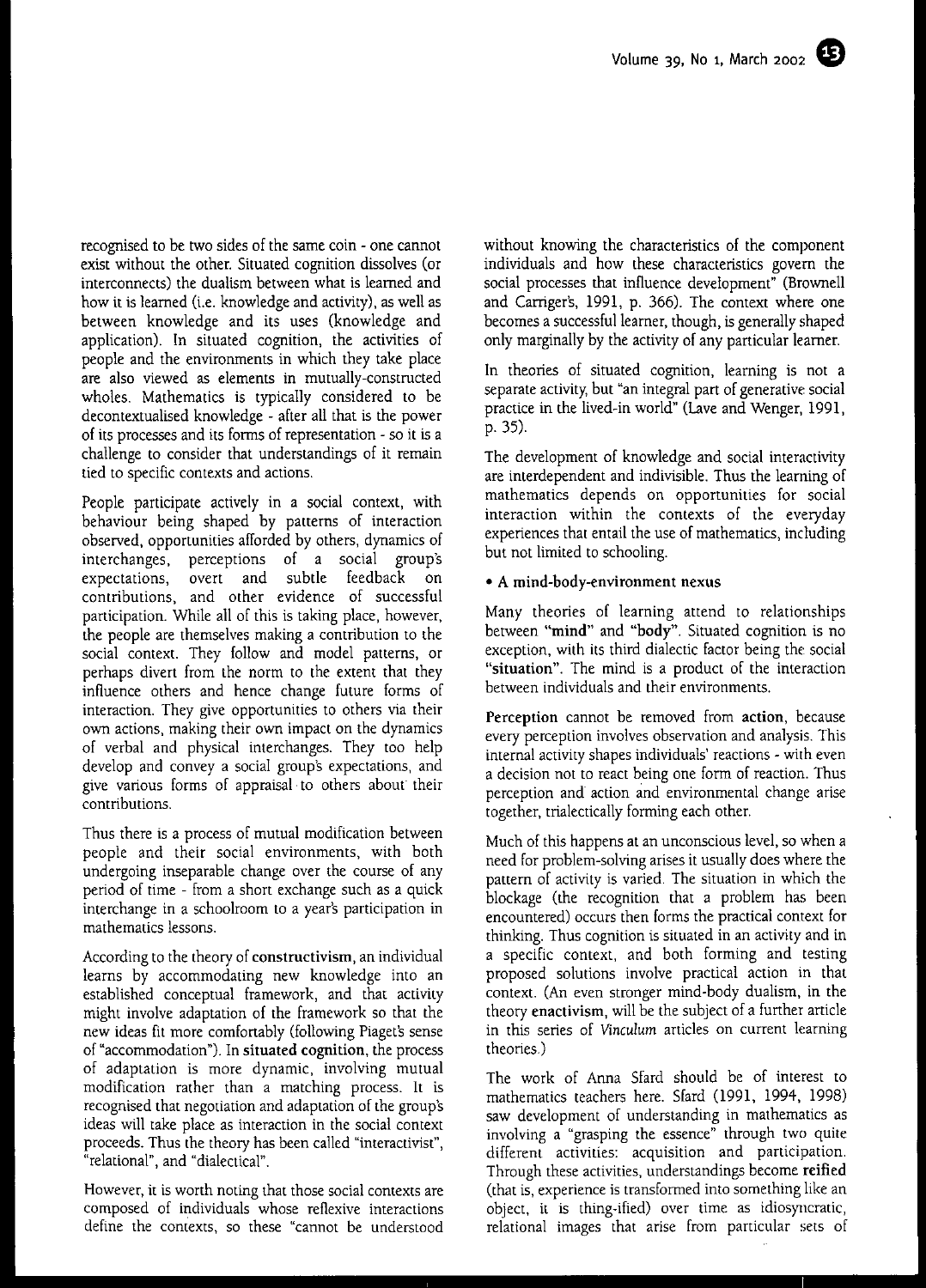cumulative experiences. The act of creating these abstract entities involves transformation from an operational to a structural mode of thinking.

One key pedagogical implication of this is that operational forms generally precede structural forms understanding at a higher (structural) level is creativity activity. (In similar vein, Gray and Tall devised the term "procept" to indicate the constructive linking of process and concept, as an anticipation of the fully developed "process" and "related "concept"; 1994. The way that an operational form may precede a more abstract conceptual or structural form can also be seen in Piagets classic account of "concrete" operations, where a learner is able to handle a task, but only by directly working with concrete manipulable objects to aid the mental abstracting and processing.) An implication of this is that operational activities should be ordered in ways that facilitate children's development of bigger and more abstract ideas.

Another important aspect is that this process of "grasping the essence" is not necessarily a slow, steady or predictable one - Sfard wrote about the phenomenon of sudden illuminations (as in the classic Gestalt "Aha!"moment of insight, or Archimedes' famous "Eureka!" moment) that also enable further related concepts to be illuminated. A vital aspect of Sfards work has been identification of conceptual "objects" and temporary barriers to mathematical understanding that Secondary students must overcome. In Sfard's work, "objects",are abstract but meaningful ideas such negative or directed numbers. They are "reihed" from learning experiences. Some are very complex ideas, such as  $\sqrt{1}$ (the square root of negative one). Similarly "barriers" are conceptions that learners have developed that prevent them from imagining the "objects". Temporary barriers to understanding of these two particular abstractions might be that negative numbers get smaller and smaller as one counts -1, -2, -3, etc. (in fact, they do get "smaller" in one sense, while their absolute magnitude increases - the increasing "smallness" is quite different from the approach towards zero as we count down a sequence of proper fractions; *112,* 1/3, 1/4, ...); and a belief that square numbers are always positive (true in simple experience, but not assumed in the abstract).

'The techniques for adding, subtracting, multiplying and dividing of signed numbers may be not very difficult to master, but there are serious conceptual dilemmas that students would invariably encounter if they have an urge to understand what the notion of negative number is all about. The question why a product of two negative numbers should be positive

is probably the most famous of these dilemmas" (Sfard, 2000, p. 158).

#### • The tool of language

Following the tradition of activity theory (and other social theories of learning before that), language is seen as a tool. That is, it helps the group and its members achieve their purposes and helps individuals get what they want. Participation in the language practices of communities that we take part in increases as knowledge of the community norms increases.

It is not only words and phrases that are commonly used in communities that is important here, but the discourses that underpin particular uses of language. For example, it is common for teachers to use a question when they are actually giving a command and are certainly not expecting an answer; e.g. "Would you like to open your textbooks now?" At other times a statement is a question; e.g. "I presume you all know how to start.". Such ambiguity is understood better by children in higher socio-economic areas because this pattern of language use is a middle class habit (see Zevenbergen, Sullivan and Mousley, 2000).

Children who have richer backgrounds of experience also cope better with ambiguities of language use in varied contexts. For example, the notion of a "fraction" is a very complex one whose use differs in various home, school and community activities such as sharing discrete or continuous objects of various sorts, advertising of petrol prices, and calculating bank interest. Children need to make sense of the meaning of "fraction" in these contexts as well as in the more abstract and formal context of school mathematics, and do so better if they have been raised in environments where mentors (parents, friends, teachers) have helped them to see underpinning ideas and hence connections.

In any such context, making meaning through the activity of language use (and language making) is a joint activity because it is common experience that builds the understandings held by a group and its members. Again, individual teachers and students make an impact on both the development of language in specific contexts and the ways in which it can be used - and hence on the course of lessons.



All epistemological theories (i.e. philosophical *&lor* psychological theories about the nature of knowledge) are just that - perceptions of a group of people about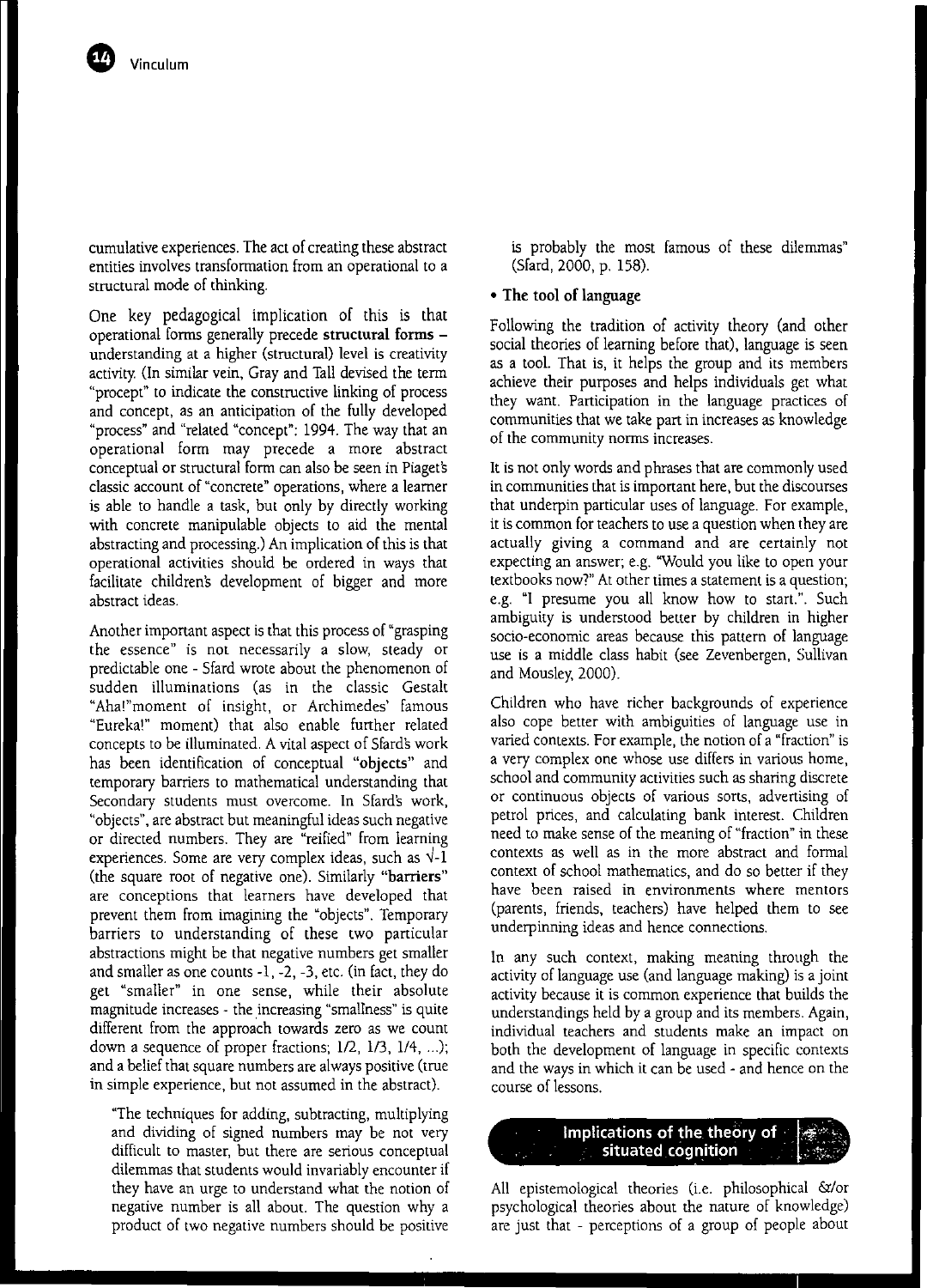what knowledge is and how it can be known. Commonly we think of this as how learning takes place, although theories of knowledge are not necessarily theories of learning and are rarely theories of teaching. They do allow us, however, to think about implications for pedagogy. What do theories of situated cognition imply for mathematics teaching?

The most obvious advice to teachers is to recognise that transfer of knowledge from one context to another or from concrete experience to abstract reasoning will not necessarily happen without support, and may be more difficult than assumed. Students need time and appropriate activities in order to build a knowledge of relationships between their everyday and their schoolmathematics experiences, as well as between the various components of the mathematics curriculum. They also need carefully-sequenced activities, questions, and opportunities for discussion if they are to move from specific physical activity to abstracted generalisations. Similarly, students need encouragement to apply their useful out-of-school mathematical strategies to school content and opportunities to see how other students do this.

The idea that learning takes place in a framework of participation, and not in an individual mind, means that there needs to ample time and space (in the form of discussion, reflection, and representation of ideas in varied formats) for understandings -to be developed through human interaction and mediated by the differences in perspective among the co-participants. Teachers also need to take the time to set up and develop the social group's expectations. Are errors seen as opportunities for learning by all? Is it important for the class to learn number facts or achieve a certainly level of other performance than it is to have winners and losers in competitive activities?What patterns of interaction are likely to be more productive that teacher-dominated questioning-and how could that expectation of both teachers and students be changed?

Next, it is important to consider the contributions that all participants can make to a community of learning. There are times when it is useful for teachers to tell, explain and demonstrate, but also times when students need to listen to, consider and respond to their own or each others' ideas. Social negotiation of mathematical ideas does not happen merely with reporting back of strategies and solutions - much more stimulation is required.

Modelling the asking of probing questions (Why ...? How ...?What if ...? If ...?) and expectations that students will ask these is one appropriate strategy. Setting some

open questions that require more than procedural knowledge is another.

Likewise, the belief that knowledge is created by social groups acting together has implications that go further than allowing or requiring group work. It must involve consideration of how groups are structured, what patterns of interaction are encouraged between class members, and what types of activity (not all physicall) are most useful? What group identity is sought, and how can it best be achieved?

The notion of distributed cognition is vital. If knowledge is created by eo-participants in a learning activity, individuals will need encouragement to "make it their own". Some teachers use a closure activity that encourages reflection and articulation, such as journal writing; but there are others forms of metacognitive activity that will encourage children to personalise knowledge. If learning is truly a group activity, we also need to consider how it is best assessed. Similarly, if we cannot describe individual "learning" separately from changes in a social role or identity, what does this mean for reporting?

The community of understanding that our students need to be socialised into is that of mathematicians. This seems obvious, but what occurs in most classrooms is far from what mathematicians do. Teachers are generally good at teaching the tools (words, symbols, simpler processes) that mathematicians use; but most have had less practice themselves in schools of other mathematicians traditions (e.g. traditional patterns of speech related to problem solving and proof), Socialisation into being a good student is more common that socialising into being a mathematician. This must raise questions about the nature of core work in both primary and secondary classrooms, and about the patterns of daily interaction and assessment that would support this.

Most school mathematics is operational. Particular processes are being learned and these are not necessarily seen as part of a bigger structural picture. For example, algebra and its functions need to be seen as generalised arithmetic, and the decimal place value system as underpinning fraction and measurement systems.

## $\mathbb{R}$  The appeal of situated cognition  $\mathbb{R}$

The claim summarised by Brown, Collins, and Duguid (1989), that knowledge is inseparable from the occasions and activities of which it is the product (p. 32), helps to explain results that are often surprising. We have all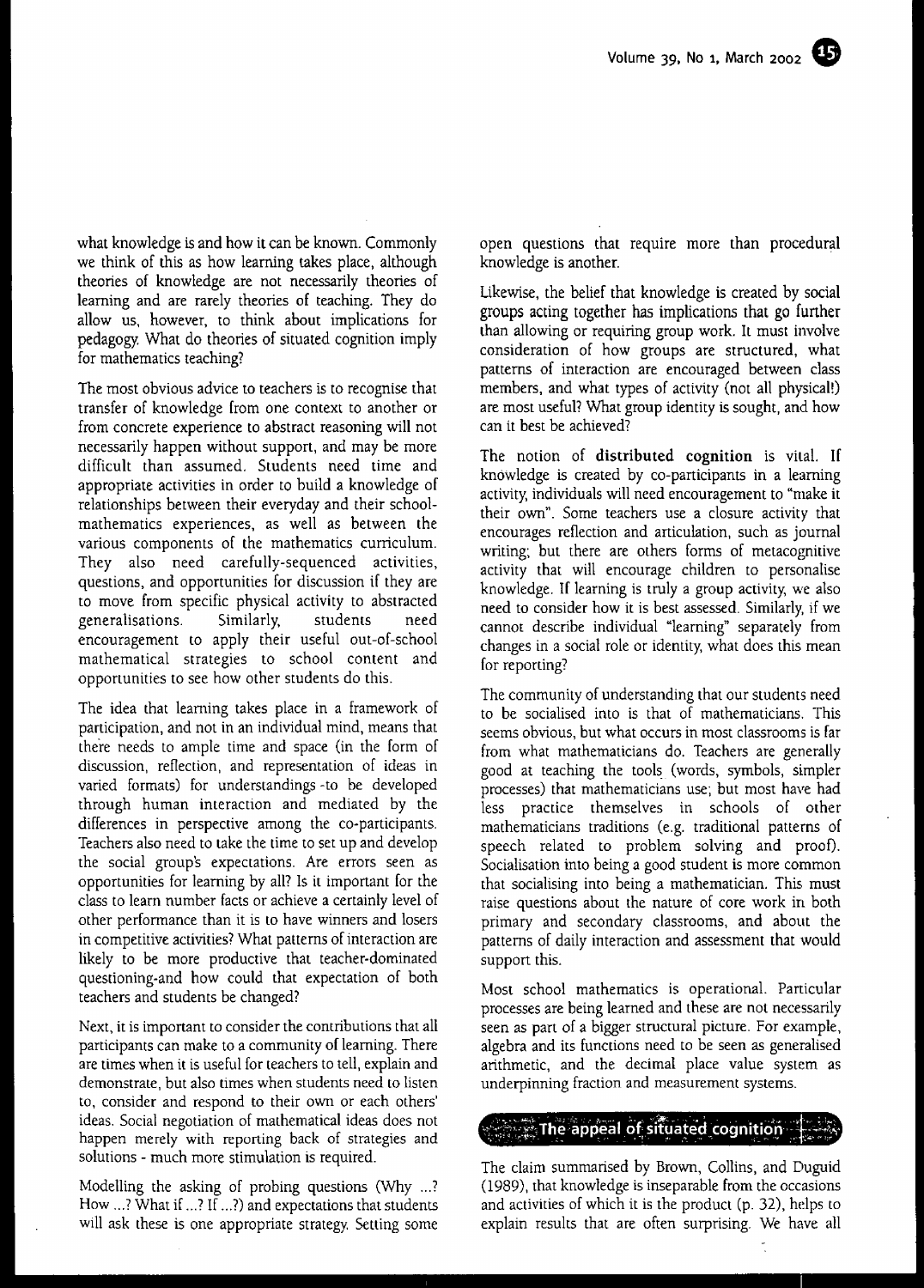known times when students have been taught a computational process but cannot apply it to word problems, and times when they complete problems at the end of a chapter successfully but cannot do the same problems as part of a mixed set of problem types. Frequently students have had experiences of a mathematical phenomenon or process in everyday "real world" contexts but do not apply the resulting knowledge while in class. They solve a familiar problem easily mentally but have trouble solving it - and sometimes even recognising it - as a written equation or algorithm. Similar situations arise when students are seen able to do something in a mathematics class, but seem quite unfamiliar with an applied version of the same idea in, say, a Physics class, or a work-situation outside of schooling - the "numeracy" challenge. Nonmathematics teachers and employers complain that mathematics teachers aren't doing their job, while the mathematics teachers can point to positive mathematics test scores or other assessment of (apparent) learning in mathematics classrooms.

Even within the mathematics classroom itself, a key idea mastered successfully in one context (such as division of whole numbers) seems to present difficulties in another, e.g. when operating with decimal fractions or measurements or in algebraic factorisation.

Situated cognition makes such phenomena more understandable and suggests that we could work more actively to prevent or remediate them

It is useful, too, to think of learners as apprentices, to identify what needs to be learned for full participation in a community and how this might best be facilitated in a social setting. But what community? Assumptions about schools being communities similar to workplaces where apprentices participate are open to criticism (see, for example, Adler, 1998; lerman, 1998). These critics point out that teachers do not aim to produce mathematicians, and are not mathematicians themselves. A mathematics classroom community is a community not of mathematics but of schooling, where students are becoming more experienced students:

"Thus, while laver and Wenger's intentions are for a general theorising, and they attend at moments ... to the specificities of schooling, they in fact side-step difficulties in using their conceptualisation to interpret and explain teaching and learning in school" (Adler, 1998, p. 169).

Actually, lave herself proposed that the apprenticeship model should not be imported uncritically into schools. She made a (problematic) distinction between this model involving a "learning curriculum" rather than a "teaching curriculum".

The feature of the theory that appeals most to me is its focus on group inquiry and sense-making. It accounts for diversity in students' understandings as well as goals but sees these as essential and positive resources for learning in a classroom community (Greeno, 1997). Further, in discussing the dialectical development of individual knowledge through interactions in social contexts, the theory encourages us to think about the gap between what is known by students and the knowledge of various communities where mathematics is used. Another drawcard for me is its recognition of the multi-faceted nature of knowledge-making and of our social world.

#### **Situated cognition I**

... emphasizes the relational independency of agent and world, activity, meaning, cognition, learning and knowing. It emphasizes the inherently socially negotiated quality of meaning and the interested, concerned character of the thought and action of persons engaged in activity ... in, with *and arisingfrom the socially and culturally constructed world.* This world is itself socially constituted. (Lave, 1991, p. 67)

At the very least, the notion of cognition being bound in particular contexts and inseparable from the social situation and activities of which it is the product should raise questions about:

- (a) the ability of learners to apply knowledge gained from the out-of-school contexts to school tasks,
- (b) the ability of learners to transfer school knowledge to broader contexts,
- (c) ways that involvement in typical processes used in mathematics teaching and learning shapes knowledge of mathematics, what mathematics is, and how it can be used;
- (d) other messages that participation in school mathematics gives students.

However, it is clear that the theory of situation cognition raises many more worthy questions for teachers, academics and curriculum developers.

**References** [. .,

Adler, J. (1998a). Lights and limits: Recontextualising lave and Wenger to theorise knowledge of teaching and of learning school mathematics. In A. Watson (Ed.), *Situated* cognition *and the learning ofmathematics* (pp. 161-177). Oxford: Centre for Mathematics Education Research, University of Oxford.